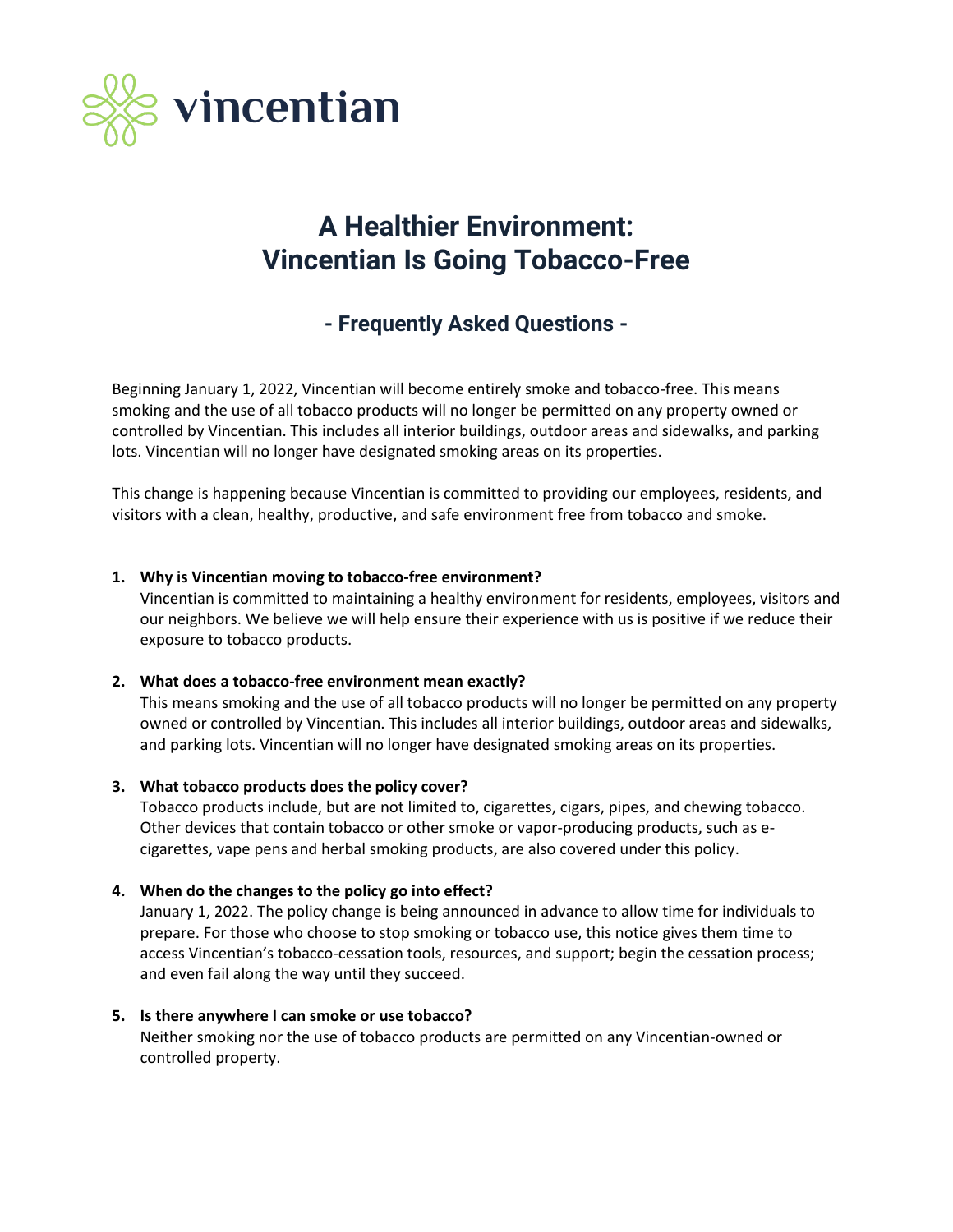#### **6. Can I smoke or use tobacco in my personal vehicle?**

Smoking and the use of tobacco is not permitted in your personal vehicle, whether parked or in motion, if the vehicle is located on Vincentian property.

#### **7. Do I have to quit smoking or chewing tobacco?**

No. We are only asking that you refrain from smoking or using tobacco products while you are on Vincentian's properties.

#### **8. Will Vincentian still hire applicants who use tobacco products?**

Yes. Vincentian will continue to hire applicants who choose to use tobacco products outside their work shift. Recruiters will inform job applicants and candidates about Vincentian's Tobacco-Free Policy upon hire.

However, we hope any employee or applicant who is ready to quit smoking will take advantage of the many tools and resources we have available to assist in smoking cessation.

# **9. I want to quit smoking, but I'm not sure if I can do it on my own. What resources are available to help me?**

Vincentian employees who are Vincentian UPMC Health Plan members or Vincentian Wellness-only members have access to free smoking cessation/tobacco cessation resources through UPMC Health Plan. These include the *My*Health Ready to Quit<sup>™</sup> telephone, self-study or online support; health coaching; nicotine replacement therapies; and LifeSolutions, Vincentian's Employee Assistance Program.

Employees who have other insurance coverage should check with their insurance company to determine if they are eligible for any tobacco-cessation assistance. Public resources, such as the confidential Pennsylvania Free Quitline (1-800-784-8669/1-800-QUIT-NOW), Smokefree.gov, the Centers for Disease Control and Prevention, and the American Lung Association, also are available.

# **11. What if I don't have UPMC Health Plan insurance? Are these smoking cessation resources available to me?**

Vincentian's Wellness-only members can access the tobacco-cessation resources offered by the UPMC Health Plan. Employees who have other insurance coverage should check with their insurance company to determine if they are eligible for any tobacco-cessation assistance. Public resources, such as the confidential Pennsylvania Free Quitline (1-800-784-8669/1-800-QUIT-NOW), Smokefree.gov, the Centers for Disease Control and Prevention, and the American Lung Association, also are available.

#### **12. I've tried the patch. It hasn't worked for me. Is there anything else I could try?**

Through UPMC Health Plan and LifeSolutions, there are many smoking cessation options you can try. Research has shown that using two methods together, such as nicotine replacement therapy combined with health coaching, is more effective than a single method on its own.

We understand that quitting can be tough, and it often takes several tries. Before this policy change takes effect, you have the opportunity to try different methods to see what works for you.